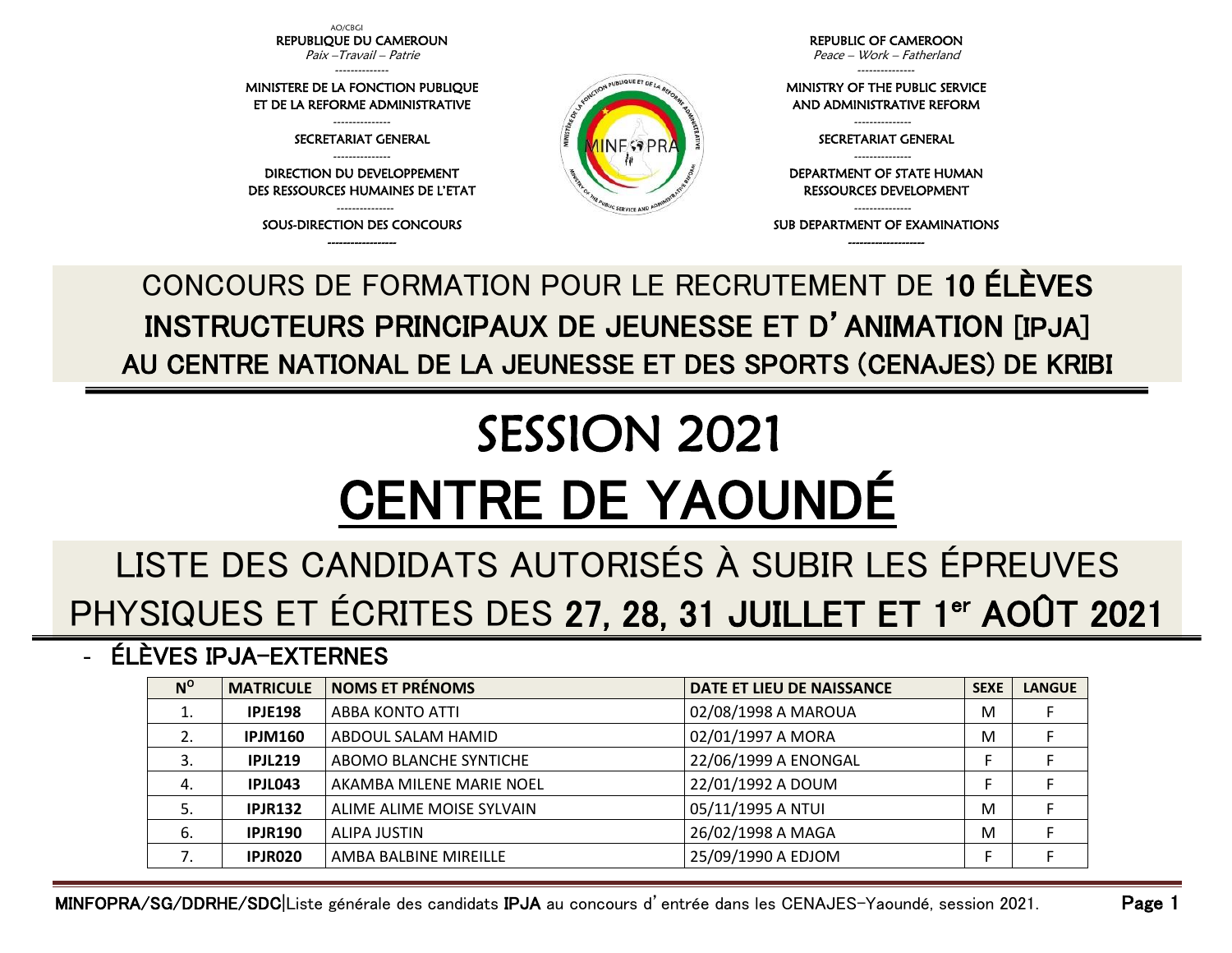| 8.  | <b>IPJR225</b> | AMBOLO MOUDIO FRANCK LOIC                | 17/09/1999 A YAOUNDE      | M | F  |
|-----|----------------|------------------------------------------|---------------------------|---|----|
| 9.  | <b>IPJL016</b> | AMOUGOU APPOLINAIRE GUY                  | 05/08/1990 A EVENG OTOLOA | M | F  |
| 10. | <b>IPJR089</b> | AMOUGOU JEAN STEVENS                     | 09/01/1994 A MBALMAYO     | M | F  |
| 11. | <b>IPJL006</b> | <b>ASSE PATRICE BONAPARTE</b>            | 05/02/1990 A ENONGAL      | M | F  |
| 12. | <b>IPJR231</b> | ATEBA PAOLA CLARENCE                     | 28/02/2000 A YAOUNDE      | F | F  |
| 13. | <b>IPJR168</b> | AVOUZOA ANONG CHRYSTOL ROMARIN           | 30/04/1997 A YAOUNDE      | M | F. |
| 14. | <b>IPJR250</b> | <b>BALANA BOYOMO MARIE HORTENSE</b>      | 15/11/2001 A YAOUNDE      | F | F  |
| 15. | <b>IPJE073</b> | <b>BANEZE OSCARINE LAETITIA</b>          | 27/04/1993 A MBALMAYO     | F | F  |
| 16. | <b>IPJR091</b> | BELINGA ATANGANA PATRICK ARNAUD          | 09/02/1994 A YAOUNDE      | M | F  |
| 17. | <b>IPJR136</b> | <b>BELL PAMELA PELAGIE</b>               | 09/01/1996 A YAOUNDE      | F | F  |
| 18. | <b>IPJR106</b> | BIDJEBI NGA WILFRIED MARIE               | 31/08/1994 A MINWOHO      | M | F  |
| 19. | <b>IPJR196</b> | BIKOLO NGONDI THERESE ORNELLA YVON       | 29/06/1998 A MFOU         | F | F. |
| 20. | <b>IPJR193</b> | <b>BISSAI SIMB SIMON BIENVENUE</b>       | 29/05/1998 A LOGBIKOY     | M | F  |
| 21. | IPJR090        | <b>BISSIO MARIE GERTRUDE</b>             | 18/01/1994 A BINGAMBO     | F | F  |
| 22. | IPJR099        | <b>BIWOLE NDAMJA THOMAS HASLER STEVE</b> | 07/07/1994 A AKONOLINGA   | M | F  |
| 23. | <b>IPJR100</b> | <b>BOUBA BELLO MAIGARI</b>               | 09/07/1994 A BERTOUA      | M | F  |
| 24. | <b>IPJE246</b> | BOUTH ME NKOUANDE CLAIRE FLORINE         | 13/04/2001 A DOUME        | F | F  |
| 25. | <b>IPJR221</b> | <b>DANE GERMAINE</b>                     | 20/08/1999 A MADINGRING   | F | F. |
| 26. | <b>IPJR159</b> | DANRA TISSALA                            | 20/12/1996 A POLI         | M | F  |
| 27. | <b>IPJR140</b> | DANREGA MANDANDI DANIEL                  | 13/02/1996 A WERFEO       | M | F  |
| 28. | <b>IPJR205</b> | DECHONET ULRICH GOURION FONKOU           | 26/01/1999 A YAOUNDE      | M | F  |
| 29. | <b>IPJR014</b> | DIANA TATIANA NIYABI BAYANE              | 17/05/1990 A DOUALA       | F | F  |
| 30. | <b>IPJR023</b> | <b>DINSE CHRISTIAN</b>                   | 12/11/1990 A MAROUA       | M | F  |
| 31. | <b>IPJR251</b> | DJOMBE KAMDEU MARIE France               | 12/01/2002 A KRIBI        | F | F  |
| 32. | <b>IPJR122</b> | DJOUFOUNNA KOUAKAM ELSY PASCALE          | 28/04/1995 A YAOUNDE      | F | F  |
| 33. | <b>IPJR082</b> | DJOUMOU NOGUE MARIE NOELLE               | 07/08/1993 A BARE         | F | F  |
| 34. | <b>IPJR238</b> | DJUIDJE LARISSA MAIVA                    | 24/08/2000 A BAHAM        | F | F  |
| 35. | <b>IPJL078</b> | DOUMA GEORGINA JACQUIE TATIANA           | 18/06/1993 A EBOLOWA      | F | F  |
| 36. | <b>IPJW066</b> | EBOA EPALE ERNA CAROLINE                 | 14/01/1993 A BOMONO-GARE  | F | F  |
| 37. | <b>IPJR200</b> | EBOGO KESSEK MARIE SANDRA                | 05/11/1998 A YAOUNDE      | F | F  |
| 38. | <b>IPJR176</b> | EDIMA NDOUNGA ORNEILA BIBIZE             | 03/08/1997 A MELEN        | F | F  |
| 39. | <b>IPJR041</b> | <b>EGOUBE NGOUNOU CLOTILDE</b>           | 02/01/1992 A AKONOLINGA   | F | F  |
| 40. | <b>IPJR127</b> | EKA'A MESSI FABRICE GISLAIN              | 04/09/1995 A KRIBI        | M | F  |
| 41. | <b>IPJR121</b> | <b>ENGO AMVENE FERDIN HERVE</b>          | 07/04/1995 A MEKO'OSSI II | M | F  |
| 42. | <b>IPJR220</b> | ESSAMA ESSINDI STEPHANE YANICK           | 23/07/1999 A YAOUNDE      | M | F. |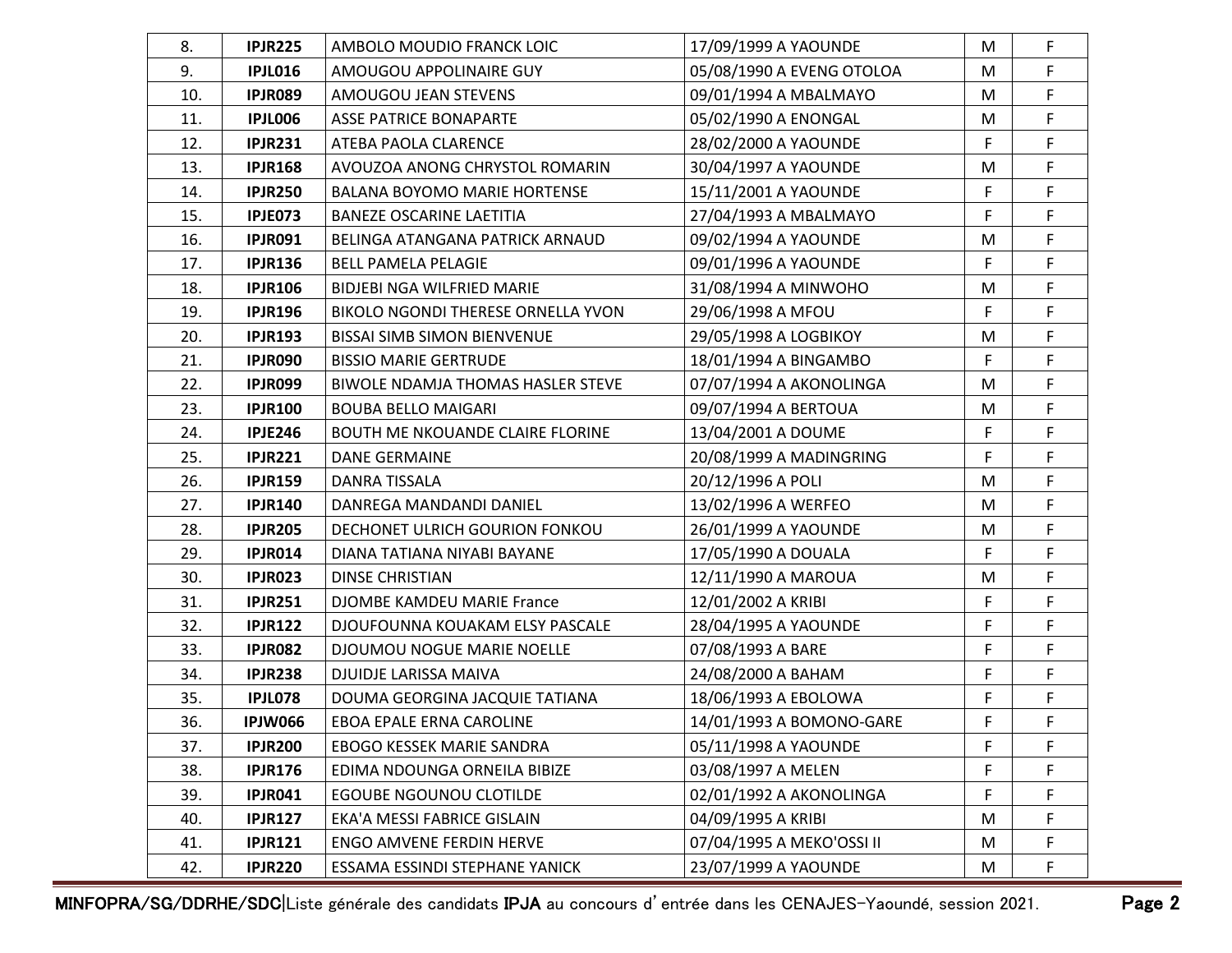| 43. | <b>IPJR189</b> | ESSAMA MVONDO ANGE PATRICIA          | 22/01/1998 A BUEA- FAKO       | F | F           |
|-----|----------------|--------------------------------------|-------------------------------|---|-------------|
| 44. | <b>IPJL079</b> | ESSAMBA EVELE PAUL FRANCKY           | 26/06/1993 A MENGONG          | M | F           |
| 45. | <b>IPJR124</b> | <b>ESSOMBA NANGA BORIS</b>           | 08/05/1995 A YAOUNDE          | M | F           |
| 46. | <b>IPJR179</b> | ESSOMBA NGA ANNE GHISLAINE           | 02/09/1997 A YAOUNDE          | F | F           |
| 47. | <b>IPJR206</b> | ETEME MENYENGUE YVES KEBIN           | 14/02/1999 A AKONO            | M | F           |
| 48. | <b>IPJR142</b> | ETOUNDI ONANA DIEUDONNE AUBIN        | 01/03/1996 A YAOUNDE          | M | F.          |
| 49. | <b>IPJR104</b> | EVENGUE ANANGA FREDERIC JORDANE      | 06/08/1994 A YAOUNDE          | M | F           |
| 50. | <b>IPJR012</b> | <b>FADIL PEKA AMZA</b>               | 10/05/1990 A FOUMBAN          | M | $\mathsf F$ |
| 51. | <b>IPJR039</b> | <b>FAMMEGNE FAMMEGNE EUGENE</b>      | 23/12/1991 A LABLE            | M | F           |
| 52. | <b>IPJR096</b> | FANKAM DJOMENI KELVINE               | 08/06/1994 A FONDJOMEKWET     | F | F           |
| 53. | <b>IPJR003</b> | <b>FASI MARIE GILIENNE</b>           | 18/01/1990 A TOMBEL           | F | F           |
| 54. | <b>IPJR247</b> | <b>FOMEKONG YEMELI ARIANE</b>        | 20/05/2001 A BATCHAM          | F | F.          |
| 55. | <b>IPJR241</b> | <b>FOUNDIKOU ABAS</b>                | 03/10/2000 A BANGAMBI         | M | F           |
| 56. | <b>IPJE164</b> | <b>GAMONA CONSTANT</b>               | 03/03/1997 A LAOUNDENGUE      | M | F           |
| 57. | <b>IPJR068</b> | <b>GOUMAI NGUEWEYE JOSEPH</b>        | 11/02/1993 A DOUZAI           | M | F           |
| 58. | <b>IPJR047</b> | <b>GOUNOUE LABLONDE ROSELINE</b>     | 06/03/1992 A LASSIN           | F | F           |
| 59. | <b>IPJR258</b> | <b>HABIBA BOUBAKARY</b>              | 07/08/2003 A MOKOLO           | F | F           |
| 60. | <b>IPJR141</b> | HAGA NGUELIATOU MELISSA SANDRA       | 14/02/1996 A BANDJA           | F | F.          |
| 61. | <b>IPJE224</b> | HAMADOU MBOBI BEN DAOUDA             | 15/09/1999 A NDENG-SFIL       | M | F           |
| 62. | IPJR044        | HANDY DANIEL ROMUALD                 | 25/01/1992 A MANGUENDA II     | M | F           |
| 63. | <b>IPJR162</b> | JEAZET IDRISS ROOSEVELT              | 16/01/1997 A BALEVENG         | M | F           |
| 64. | <b>IPJR184</b> | KAMENI FEUSSOM ALAIN MICHEL          | 04/12/1997 A YAOUNDE          | M | F           |
| 65. | <b>IPJR071</b> | KENGNE FOKAM CRESSENCE VANESSA       | 09/04/1993 A BANDJOUN         | F | F           |
| 66. | <b>IPJR217</b> | KONO NNOMO ALBERT MICHEL             | 23/05/1999 A YAOUNDE          | M | F           |
| 67. | <b>IPJE063</b> | <b>MAHAMAT GUEIME</b>                | 31/12/1992 A GOULFEY          | M | F           |
| 68. | <b>IPJR230</b> | MAKOUGOUM ORNELLA LETICIA            | 17/01/2000 A BAMENDJOU        | F | F           |
| 69. | <b>IPJR156</b> | MANDENG ESSAMA RACHEL MICHELA RAISSA | 18/09/1996 A SONG MBOG        | F | F           |
| 70. | <b>IPJR174</b> | MBALLA 2 ARNOLD GHISLAIN             | 17/07/1997 A AKAK 1           | M | F           |
| 71. | <b>IPJR081</b> | <b>MBANA PIERRE AUDRIC MANON</b>     | 11/07/1993 A NGOUMOU          | M | F           |
| 72. | <b>IPJR169</b> | MBEBOU KANGANG OSCARINE MICHELE      | 06/05/1997 A KRIBI            | F | F           |
| 73. | <b>IPJL128</b> | <b>MBIA ESSOMBA MARIE France</b>     | 02/10/1995 A EBEMEWOMAN I     | F | F           |
| 74. | <b>IPJR046</b> | MBOUMBOUO ABDOU MOUNIROU             | 03/03/1992 A KOUROM CHEFFERIE | M | F           |
| 75. | <b>IPJR134</b> | MENA BIDJANGA FRANCOIS               | 06/12/1995 A MONATELE         | M | F           |
| 76. | <b>IPJR027</b> | MENDOUGA SOTHERIE GEORGETTE          | 03/01/1991 A ABEL             | F | F           |
| 77. | <b>IPJE048</b> | MENKABA CLAUBE FRANCIS               | 24/03/1992 A LOUM             | M | F           |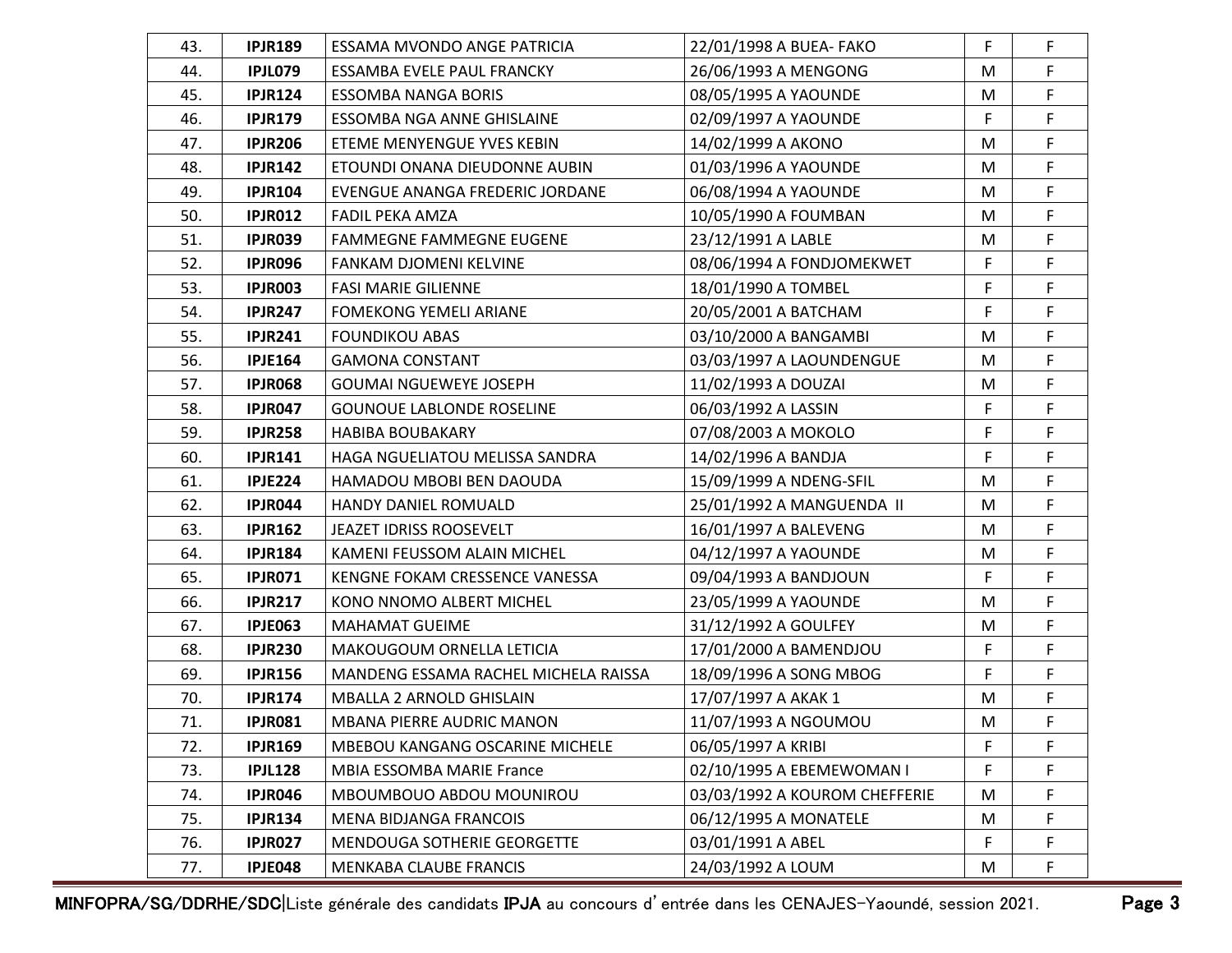| 78.  | <b>IPJR252</b> | <b>MESSOLO EUTYCHE RYCKIEL</b>      | 12/02/2002 A YAOUNDE        | M         | F  |
|------|----------------|-------------------------------------|-----------------------------|-----------|----|
| 79.  | <b>IPJL107</b> | <b>MFOULOU MEDJO BORIS ARMEL</b>    | 03/09/1994 A YAOUNDE        | M         | F  |
| 80.  | <b>IPJR215</b> | MFOUMBENG DANIELLE LEINA            | 23/04/1999 A SANGMELIMA     | F         | F  |
| 81.  | <b>IPJR095</b> | MOIMBLE YELOUEN NELSON CIRILLE      | 25/05/1994 A NGAMBE TIKAR   | M         | F  |
| 82.  | <b>IPJR045</b> | <b>MOLO TASSI CHRISTELLE</b>        | 17/02/1992 A OKOLA          | F         | F  |
| 83.  | <b>IPJR069</b> | MOUKENGUE ELESSA CAMILLE            | 13/02/1993 A EMINEMVOM I    | M         | F. |
| 84.  | <b>IPJR009</b> | MOUSTAPHA AHIDJO                    | 03/04/1990 A TCHOLLIRE      | ${\sf M}$ | F  |
| 85.  | <b>IPJR101</b> | NAOUE SOTCHE MARISOL                | 10/07/1994 A MBOUDA         | F         | F  |
| 86.  | <b>IPJR028</b> | <b>NAWISSA ROBERT</b>               | 27/01/1991 A NGONG          | M         | F  |
| 87.  | <b>IPJR010</b> | NDANGA HYACINTHE DIEUDONNE          | 06/04/1990 A MEYOMESSALA    | M         | F  |
| 88.  | <b>IPJR249</b> | NDJESSA BASSI JOSEPHA AUDREY        | 18/10/2001 A ESSE           | F         | F  |
| 89.  | <b>IPJR033</b> | NDOUTOU MPONGUE BERTHE CRISTELLE    | 24/06/1991 A ENDOM          | F         | F  |
| 90.  | <b>IPJR109</b> | NGA OKALA SALOME AMOUR              | 16/11/1994 A YAOUNDE        | F         | F  |
| 91.  | <b>IPJR239</b> | NGABAINA PROSPER                    | 16/09/2000 A CSI DE DANA    | M         | F  |
| 92.  | <b>IPJR072</b> | NGAH ADELAIDE ORLINE                | 26/04/1993 A NKOLZOMO       | F         | F  |
| 93.  | <b>IPJR256</b> | NGAKEU NGANKEU AIME FRANCK          | 26/03/2003 A DOAUALA        | M         | F  |
| 94.  | <b>IPJR143</b> | NGAMBOU MOUANDI MOUHAMED            | 09/03/1996 A NJISSE FOUMBAN | M         | F  |
| 95.  | <b>IPJR038</b> | NGANDJOCK AKONO ARLETTE SOLANGE     | 17/12/1991 A YAOUNDE        | F         | F. |
| 96.  | <b>IPJY085</b> | NGBWA CEDRIC GABRIEL                | 23/11/1993 A YAOUNDE        | M         | F  |
| 97.  | <b>IPJE015</b> | NGO MBEY BAYIHA RUTH                | 05/07/1990 A BERTOUA        | F         | F  |
| 98.  | <b>IPJR065</b> | NGO MBOCK BIYIHA XAVERIE MARCELLE   | 10/01/1993 A YAOUNDE        | F         | F  |
| 99.  | <b>IPJR234</b> | NGOKIENUI KOTTE KEVIN FADYL         | 16/06/2000 A YAOUNDE        | M         | F  |
| 100. | <b>IPJR146</b> | <b>NGONO ERIC CREPIN</b>            | 08/06/1996 A MVA'A          | M         | F  |
| 101. | <b>IPJR057</b> | <b>NGOUH ZAKARIAHOU</b>             | 08/09/1992 A NJISSE FOUMBAN | M         | F  |
| 102. | <b>IPJR083</b> | NGOUME NDEME GERALDINE              | 10/08/1993 A YAOUNDE        | F         | F  |
| 103. | <b>IPJR067</b> | NKONDA KONONGANG MRIASSE DALDORESSE | 20/01/1993 A NKONDJOCK      | F         | F  |
| 104. | <b>IPJR166</b> | NKOULOU DANNY STEVE                 | 04/03/1997 A YAOUNDE        | M         | F  |
| 105. | <b>IPJL207</b> | NLATE MEKANDA GUY JUNIOR            | 17/02/1999 A EBOLOWA        | M         | F  |
| 106. | <b>IPJR233</b> | NOA TSALA ERIC BIENVENUE            | 10/05/2000 A MANELON        | M         | F  |
| 107. | <b>IPJR123</b> | <b>NOAH MAXIME FOURIER</b>          | 01/05/1995 A MFOU           | M         | F  |
| 108. | <b>IPJR213</b> | NTANKEU NYA MICHELLE BONTE          | 24/03/1999 A FOUMBOT        | F         | F  |
| 109. | <b>IPJL051</b> | NTOLO MBIAM BLANDINE                | 28/05/1992 A NSEBITO        | F         | F  |
| 110. | <b>IPJR037</b> | NYAKOU JEANNE RAISSA                | 07/12/1991 A YAOUNDE        | F         | F  |
| 111. | <b>IPJR013</b> | NYEMB JOEL HERVE                    | 11/05/1990 A NGUIBASSAL     | M         | F  |
| 112. | <b>IPJR042</b> | NYEMBE LONGIN ARMEL                 | 19/01/1992 A DIZANGUE       | M         | F  |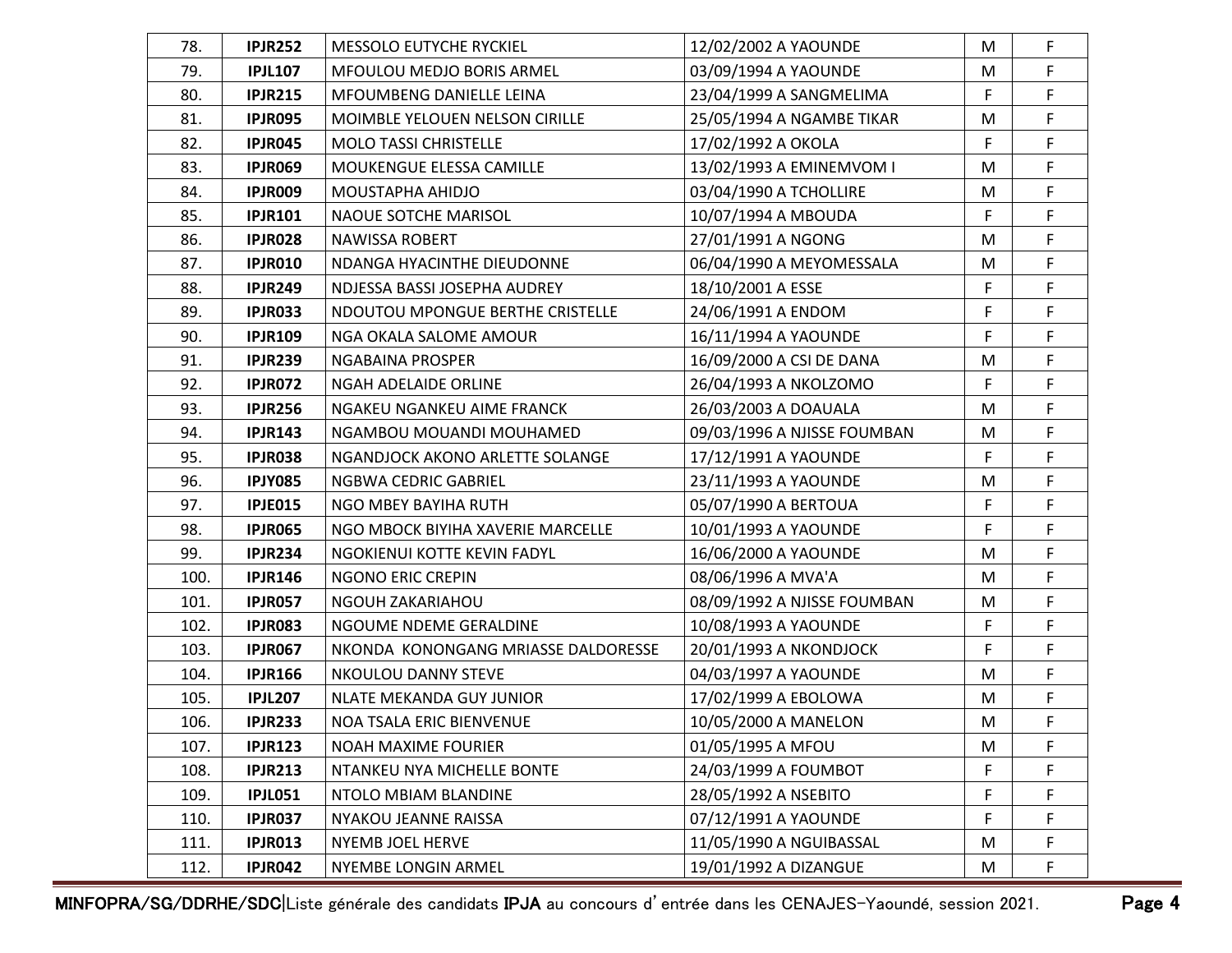| 113. | <b>IPJR021</b> | NYIMBOL NDONGO SCHOLASTIQUE TATIANA | 02/11/1990 A MINTA     | F | F  |
|------|----------------|-------------------------------------|------------------------|---|----|
| 114. | <b>IPJR197</b> | OBAMA NDJOUGOU PAULINE              | 13/07/1998 A MBALMAYO  | F | F  |
| 115. | <b>IPJR192</b> | <b>OKODOMBE AUDREY</b>              | 10/05/1998 A YAOUNDE   | F | F  |
| 116. | <b>IPJR245</b> | OMENGUELE FRANCOIS ROSTAND          | 03/03/2001 A YAOUNDE   | M | F  |
| 117. | <b>IPJR237</b> | ONDO NKO'O ELIE LIONEL              | 21/07/2000 A ENONGAL   | M | F  |
| 118. | <b>IPJR053</b> | OTTOU NDENGUE OLIVE PIERRETTE       | 12/07/1992 A YAOUNDE   | F | F  |
| 119. | <b>IPJL144</b> | OYONO AZOMBO CHANEL DERRICK         | 01/05/1996 A BIFA      | M | F  |
| 120. | <b>IPJR019</b> | PELBA YINDA JEAN                    | 25/09/1990 A GUISSIA   | M | F  |
| 121. | <b>IPJR135</b> | RAMI SARAPHINE MAKAP                | 01/01/1996 A NKAMBE    | F | F. |
| 122. | <b>IPJR181</b> | RAMYE ABOUBAKAR                     | 30/10/1997 A YAOUNDE   | M | F  |
| 123. | IPJR064        | SEINI ABBA GADAM                    | 01/01/1993 A GOULFEY   | M | F  |
| 124. | <b>IPJR119</b> | SIAHEU TCHAKAM ARIANE CELINE        | 21/02/1995 A YAOUNDE   | F | F  |
| 125. | IPJR094        | SONGUE DINANGUE JAY COLBY           | 24/03/1994 A YAOUNDE   | M | F  |
| 126. | <b>IPJR129</b> | TIENSI KEMANDJA ODILE LAURE         | 07/10/1995 A MBIAM     | F | F  |
| 127. | IPJE022        | ZE PLACIDE CHRISTIAN                | 12/11/1990 A AZOMEKOUT | M | F  |
| 128. | <b>IPJR186</b> | ZOA MEVA 'A VICTORINE LAURE         | 01/01/1998 A NGOUNDERE | F | F. |
| 129. | <b>IPJR054</b> | <b>ZOBA PAULETTE</b>                | 02/08/1992 A GOUFAN I  | F | F  |

## • ANGLOPHONE CANDIDATES

| 130. | <b>IPJR253</b> | AMABO EDWIN NEBA                      | 18/04/2002 A NKWEN BAMENDA | M  | A |
|------|----------------|---------------------------------------|----------------------------|----|---|
|      |                |                                       |                            |    |   |
| 131. | <b>IPJR180</b> | <b>APASOH GERALDINE</b>               | 18/09/1997 A M'MOCKMBIE    | F  | A |
| 132. | <b>IPJR235</b> | DONGMO NGUENA MAEVA BELDINE           | 06/07/2000 A BAFIA         | F  | A |
| 133. | <b>IPJR243</b> | DZEWONG GLANCARLO NYUYSENI            | 07/01/2001 A SHISONG KUMBO | M  | A |
| 134. | IPJR248        | FONYONG NDJAMO REINE DALIA            | 16/08/2001 A YAOUNDE       | F. | A |
| 135. | <b>IPJR114</b> | KICHA MARIE NDUM                      | 13/01/1995 A MBAM          | F  | A |
| 136. | <b>IPJR232</b> | KIMBU NIXON YUH NSOM                  | 18/04/2000 A BAMENDA       | M  | A |
| 137. | <b>IPJR153</b> | KUM MARIENETTE SANGHA                 | 26/08/1996 A MMEN          | F  | A |
| 138. | <b>IPJR151</b> | NGALE POKAM MAUREL WILFRIED           | 23/07/1996 A YAOUNDE       | м  | A |
| 139. | <b>IPJR116</b> | NGWINUI MERVEILLE SHINIEDA ANANGSHI   | 21/01/1995 A BAMBILI       | F  | A |
| 140. | IPJR074        | NYINGSHA PRUDENCIA FONYUY             | 02/05/1993 A VEKOVI        | F  | A |
| 141. | <b>IPJROO8</b> | <b>ROSE BASSY</b>                     | 10/03/1990 A DOUALA        | F  | A |
| 142. | <b>IPJR138</b> | SAMDOMNYONG RYAN FOFUNG SAMA          | 15/01/1996 A BAMENDA       | M  | A |
| 143. | <b>IPJR218</b> | SOH NGWE MARTINA                      | 13/06/1999 A YAOUNDE       | F  | A |
| 144. | IPJR056        | TANJONG SONITA AWAH                   | 27/08/1992 A SANTA AKUM    | F. | A |
| 145. | <b>IPJR103</b> | <b>WAMBENG DERICK CARLSON NKANGHE</b> | 23/07/1994 A JIKIJEM       | M  | A |